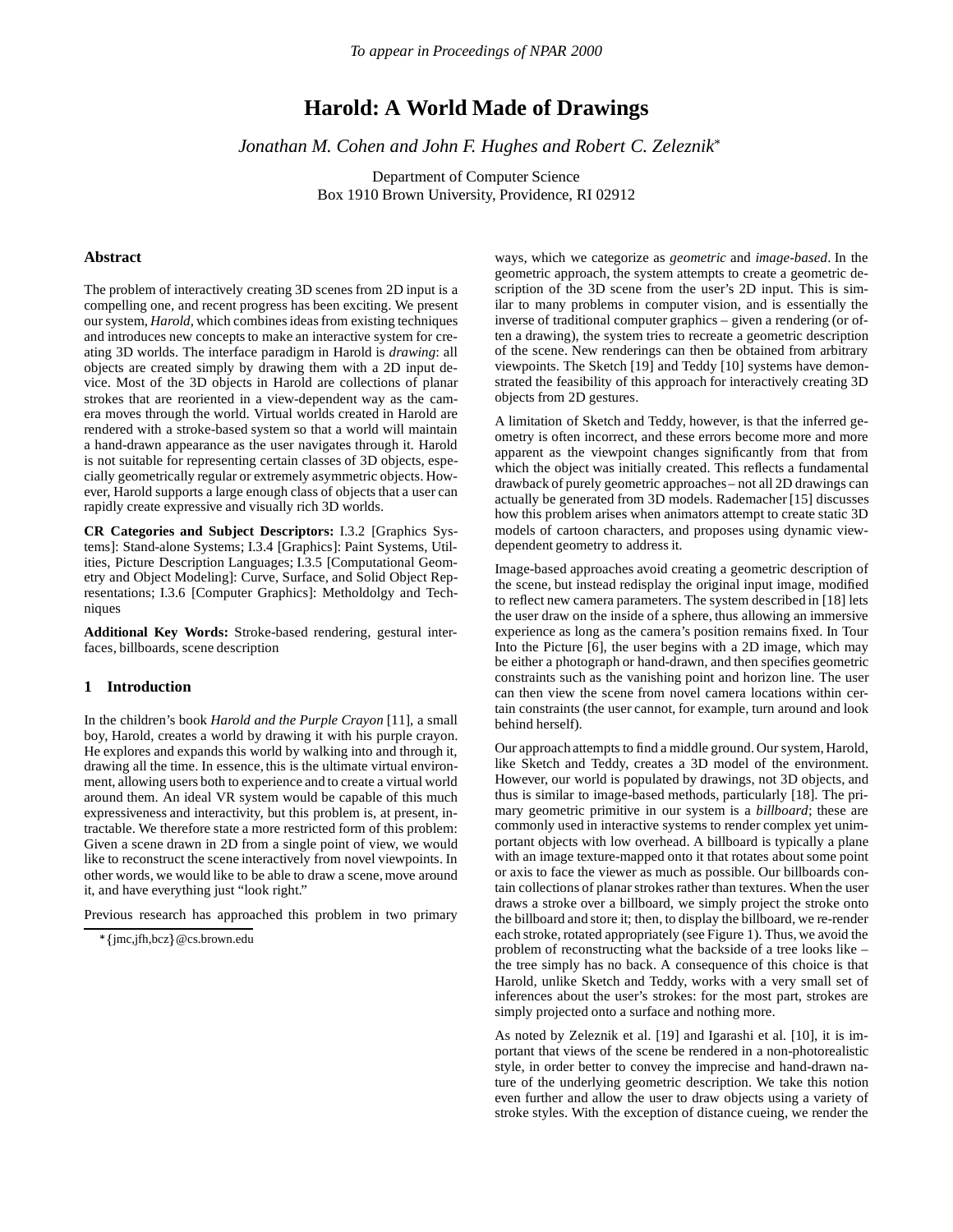

**Figure 1** Creating a billboard. (a) The trunk of the tree was drawn as a stroke starting at the base. The leaves were then added to the billboard. (b) That same billboard, seen from a different view; the billboard on which the stroke was drawn rotates so as always to face the viewer as much as possible.



**Figure 2** The hammock, which is a *bridge* anchored to the two tree billboards, was created from the viewpoint in (a); (b) shows the objects from a new viewpoint.

strokes exactly as they were drawn. Objects in Harold maintain the distinct stylistic appearance and subtleties imparted by the user, and our worlds thus maintain their intended style and character as the viewpoint changes.

The primary drawback of our approach is that the relationships between objects change as the viewpoint changes. For example, imagine a fenced-in area containing farm animals. If the fences were all billboards, they would rotate through one another as the viewpoint changes, unwittingly freeing the enclosed livestock. We thus need some way of specifying fixed relationships among objects in our world. For this purpose, we use a *bridge billboard*, which is a collection of planar strokes that is anchored to points on two billboards (see Figure 2). Thus, we can string a fence between separate fence posts, or a hammock between two trees. Harold also has a primitive terrain-sketching facility, with which the user can sketch a heightfield terrain by drawing the silhouettes of hills or other features.

The entire Harold system is an amalgamation of simple components – there are no algorithmic subtleties, nor any complex constraintmaintenance mechanisms. Our contribution is thus an approach to 3D scene reconstruction that combines features of other approaches as well as novel ideas, and integrates them with a particular set of interface choices to create an interactive system.

# **2 Related work**

Our system has a similar aesthetic to several 2D paint programs. We like the easy-to-use and appealing visual interface of Kid Pix [5], which is a paint program designed for children. In Kid Pix, all operations are easy to find and have immediately observable consequences. Because this type of interface places a low cognitive load on the user, it encouragesexperimentation and exploration. Our system is similiar to the AltaMira and Quantel Paintbox systems ([16] and [14]), although these systems are not fully 3D, in that they employ a similar notion of creating scenes by layering images on top of one another.

Interactively constructing 3D scenes from 2D input is an active research area. The Sketch and Teddy systems ([19] and [10]), as well as our previous work in sketching 3D curves [2], allow the user to create 3D objects via simple suggestive gestures. In Teddy, for example, the user draws the silhouette of an object, and the system creates a plausible 3D shape with that silhouette. Previous work by Tolba et al. [18] is very similar in spirit and technique to Harold. In their system, user's strokes are projected onto a sphere centered at the camera. We have in fact incorporated this technique into Harold to let the user to draw objects in the sky. Tour Into the Picture [6] allows the user to "enter" a 2D image by warping the image to simulate new viewing parameters.

We use the stroke-based rendering system described in [13], which is related to the skeletal strokes technique described in [8, 7]. The ground in Harold is rendered using the shader described by Gooch et al. [4], which provides shape information while preserving a brightly colored hand-drawn appearance.

# **3 The user's view of the system**

We now describe how the system appears to the user. The initial view of the world shows a "ground," which is a large planar region of the *xz*-plane, and a "sky," which is the inside of an enormous sphere.

The interaction metaphor in Harold is *drawing*. With the exception of clicking on toolbar icons to change color, stroke style, stroke width, and drawing mode, all operations are invoked either by clicking on an object or by drawing a stroke. There are three buttons: the drawing button, the camera button, and the eraser button.<sup>1</sup> Figure 5 summarizes the gestures, key-mappings, modes, and their meanings.

The user places her cursor at some point of the screen; this point corresponds to a point of the world, either on the ground or in the sky. (Henceforth, we merely say that she places her cursor "on a point in the world," glossing over the correspondence induced by tracing a ray from the viewpoint through the point on the film plane and into the world.) She now begins to draw by dragging the cursor with the drawing button depressed. The style of the resulting stroke depends on the current color, the current stroke width, and which of three rendering styles is selected from the menu.

**STROKES ON THE SKY.** Suppose that her starting point was in the sky. The strokes are then interpreted as "drawing on the sky" and the result is a stroke on the sky, visible whenever she looks in that direction. As mentioned above, this is an implementation of [18].

**STROKES ON THE GROUND.** Strokes that begin on the ground are interpreted in one of three ways, depending on the drawing mode currently selected on the toolbar: drawing on the ground, drawing billboards, and drawing terrain.

**Drawing on the ground.** In drawing-on-the-ground mode, a stroke that starts on the ground is treated as laying down marks on the ground itself. This is useful for creating things like train tracks, sidewalks, etc. If the user's stroke crosses over a silhouette of the terrain, the projection of the stroke onto the ground terrain will be discontinuous. We make the projected stroke continuous by bridg-

<sup>&</sup>lt;sup>1</sup>Our implementation uses left button for drawing, right button for camera controls, and shift-left button for erasing.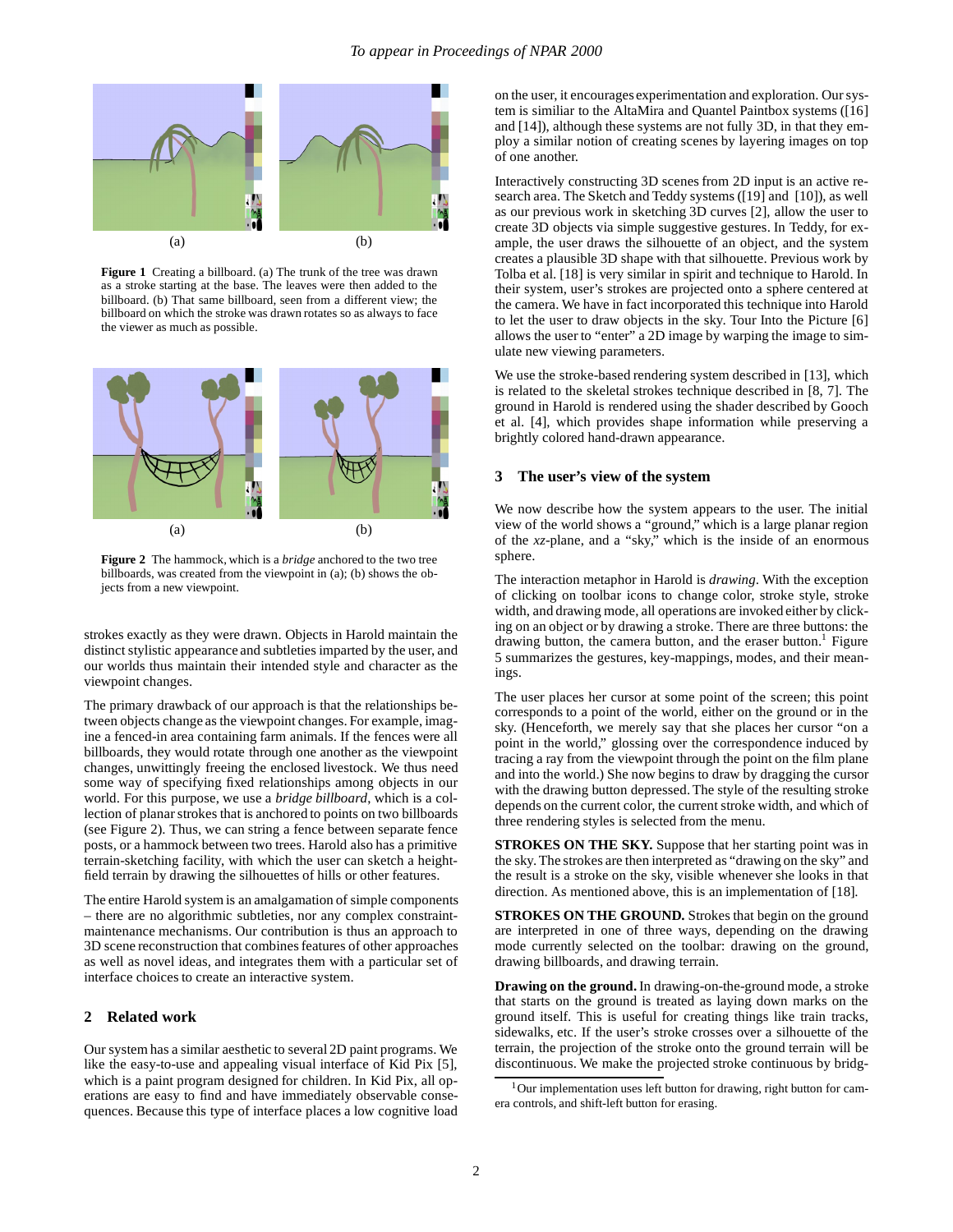

**Figure 3** Ground strokes. (a) A ground stroke crossing the silhouette of the hill on the left. (b) The same stroke seen from a different view, showing how the system has filled in the "gap" with a segment.

ing any gaps with curves that look from above like straight line segments (see Figure 3). Since our terrain is a heightfield, for every *x* and *z* coordinate, there is a unique *y* coordinate. We can thus fill in all gaps with a line segment on the *xz*-plane, and then compute the height at each point along the line segment to create a 3D stroke that lies on the ground.

**Drawing billboards.** In billboard-drawing mode, a stroke that starts on the ground creates a new *billboard*, anchored at the starting point of the stroke. The billboard's plane is perpendicular to the ground, and as perpendicular as possible to the eye-to-strokestart-point vector. Thus the billboard plane's normal vector, when the billboard is created, is

#### $n = y \times (y \times (eye - base)),$

where **eye** is the camera location, **base** is the location of the base of the billboard and **y** is the vertical unit vector in the world.

After each stroke is added to a billboard, a bounding rectangle for the strokes on that billboard is created, slightly enlarged, and displayed in a semi-transparent light gray. Any subsequent stroke that starts in this highlighted area is added to this billboard, regardless of the current drawing mode. This is important in creating billboards having several strokes that do not actually touch.

The interpretation of strokes has one small subtlety: the final meaning of a stroke is determined at the end of the stroke, when the mouse is released. If the mouse-up occurs *outside* of the highlighted area, and over a *different* billboard, then the stroke is interpreted as defining a *bridge billboard* between these two billboards, or simply a "bridge."

**Drawing bridge billboards.** A bridge is created, as just described, by a stroke that starts on one billboard (we'll call the start point *S*) and ends on a stroke in another billboard (we'll call the end point *E*). Both *S* and *E* are taken to be points *on their respective billboards*, not in the world; when the billboards turn to face the camera, the world locations of *S* and *E* change as well. When a bridge is created, the system determines the plane that contains the current world-space positions of *E*, *S*, and the **y** vector. At creation time, this bridge billboard is highlighted, and subsequent strokes drawn on it are recorded just like those on any other billboard.

When the camera is moved, the world-space locations of *E* and *S* may change. When this happens, the bridge billboard is scaled in its horizontal direction and sheared along the vertical direction to maintain the correspondence of points of the billboard with the points *E* and *S* (see Section 4.3). This helps to maintain the apparent "connections" between strokes in the bridge billboard and strokes in the billboards at either end.

**Drawing terrain.** In terrain-drawing mode, a stroke that starts and



**Figure 4** Editing terrain. (a) The user draws a stroke starting on the ground that indicates the shape of a hill; (b) The hill is created by warping the ground to try to match the stroke.

ends on the ground creates a bump in an attempt to make the stroke a silhouette of the newly deformed ground (see Figure 4). All objects in the world are then lifted so that they remain coincident with the ground.

**OTHER GESTURES.** A few other gestures can be made with the drawing button. A single click anywhere in the scene un-highlights the highlighted billboard. A single click on a billboard stroke highlights the billboard that contains that stroke. Colors can be dragand-dropped from the color palette onto the sky, the ground, or any stroke, to change their colors accordingly.

**ERASER GESTURES.** Clicking on a stroke with the eraser button removes it. Scribbling on a billboard with the eraser button depressed removes the entire billboard.

**CAMERA CONTROL.** We wanted a driving-style interface for controlling the camera location in Harold. We rejected World-In-Hand controls because we wanted to give the user a sense of the size of the world around her. We wanted a technique that would blend aesthetically with the stroke drawing nature of Harold. Igarashi's technique [9] was appropriate because of its path-drawing interface; however, we adapted this technique so that the user could explicitly specify a point in the scene at which the camera would look, and we set the camera always to be two units above the ground (so that one unit is approximately equal to one meter).

To move the camera, the user draws a stroke on the ground with the camera button depressed. This path is displayed as a red line, and the gaps in the stroke that the user can't see are filled in as described above. The user then clicks on a point on the world. The camera moves along the drawn path at a constant speed (5 meters per second) and ends up looking at the point where the user clicked. A click on the sky while the camera is traveling along a path cancels the current path.

To swivel and tilt the camera, the user clicks on the sky with the camera button and "drags" the sky side-to-side to swivel, or up and down to tilt. We constrain the camera only to tilt 30 degrees up or down from the horizontal plane.

We also provide Doom-style camera controls [17] via the numeric keypad, so the user can optionally fly through the world. This particular choice of controls breaks the drawing metaphor, but is a simple way to give the user more freedom of movement in the virtual world.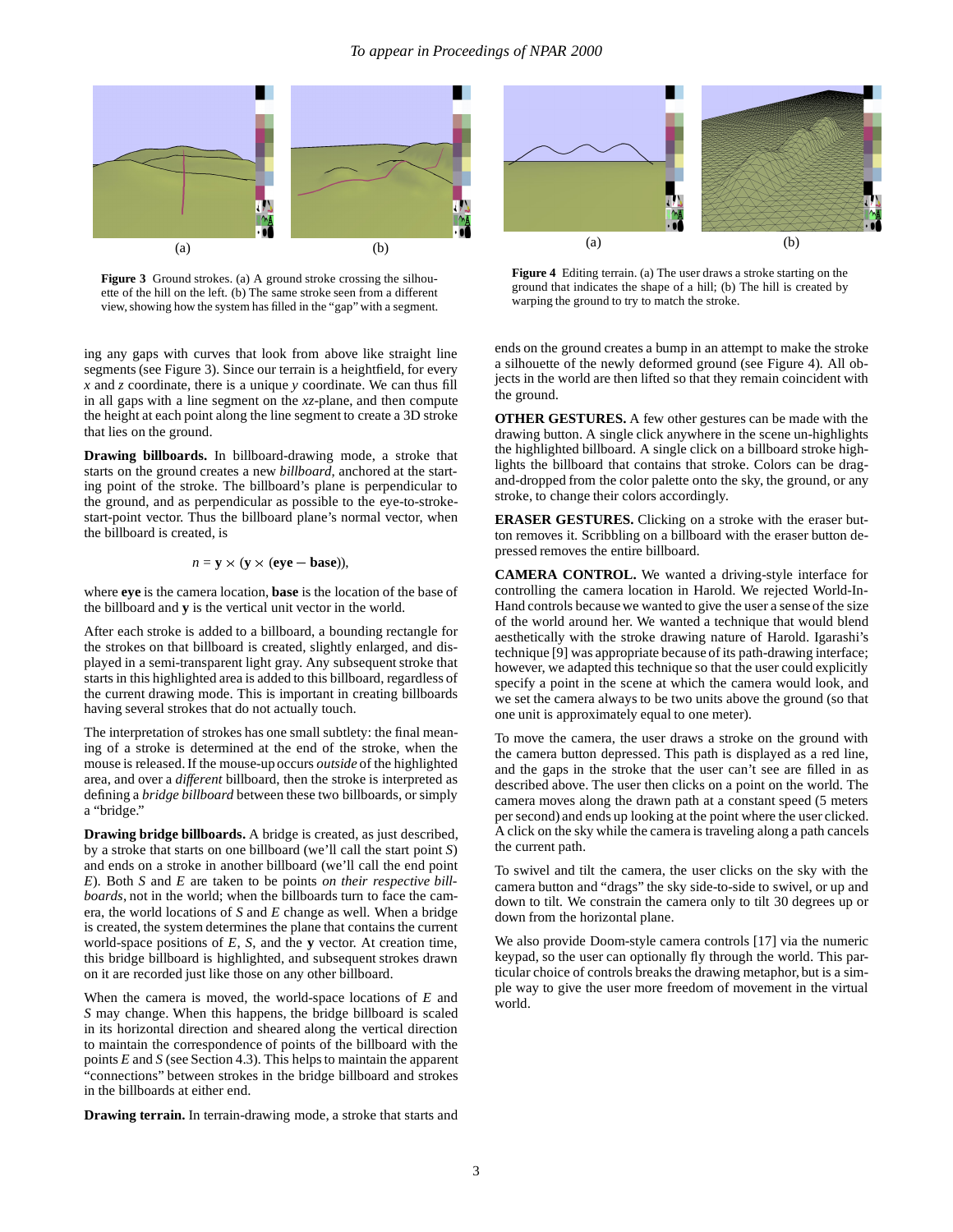

**Figure 5** The interface components: red arcs are strokes, red dots are clicks.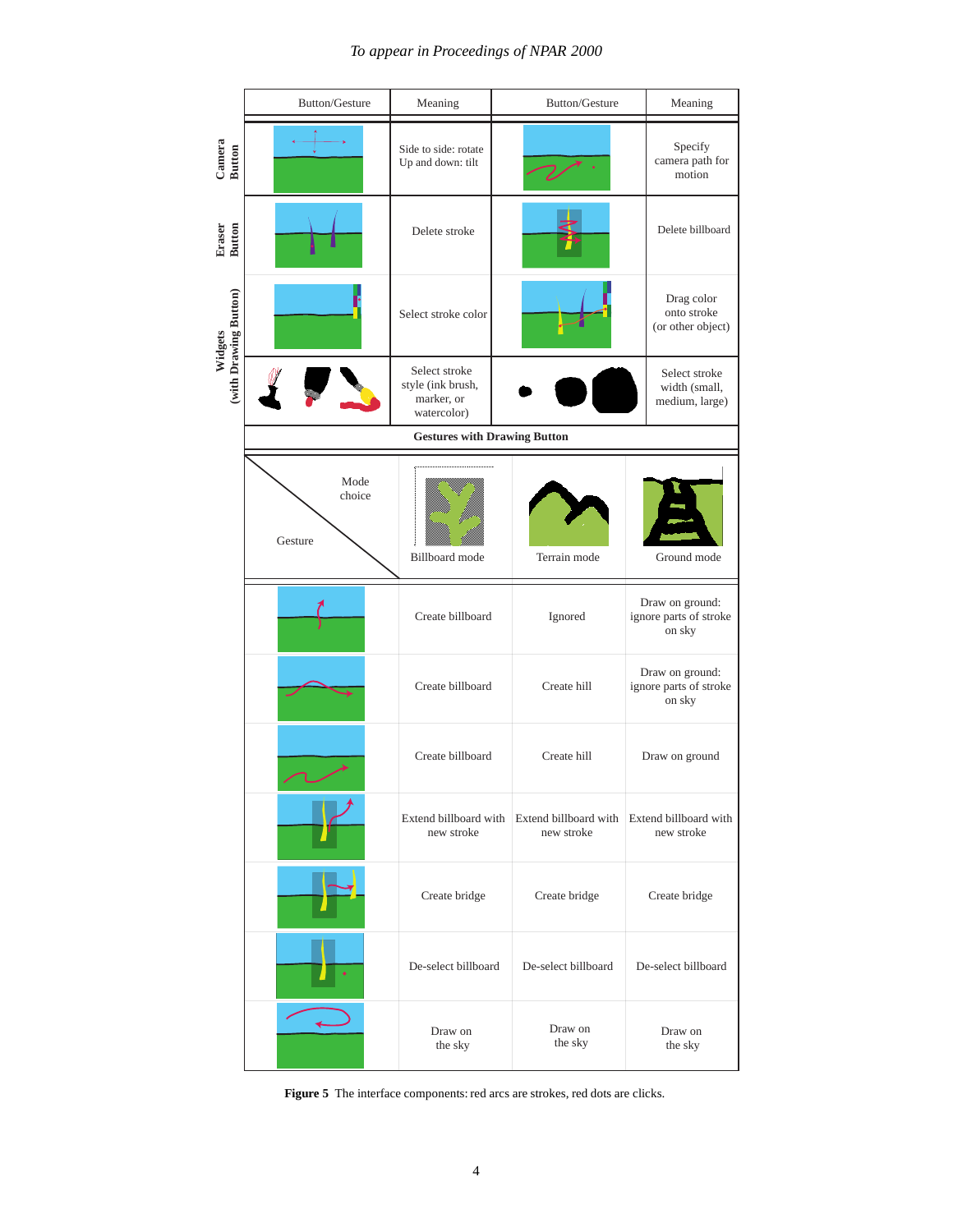# **4 Implementation details**

## **4.1 Storing collections of strokes**

All strokes are stored with an associated color, style, and width. The width can be in either pixels or world-space units. Strokes on billboard and bridges are stored in world-space width, while strokes in the sky and on the ground are stored in pixel width. If the width is in world-space units, we first compute the corresponding width in pixels that an object would have at that distance from the camera and then render the stroke. Thus strokes change their widths to indicate distance from the camera. We clamp all pixel widths so strokes are at least three pixels wide.

Since our toolbar indicates stroke widths by circles of different pixel radii, one issue that arises when storing strokes with worldspace width is what does it mean to select a particular stroke width. We decided that selecting a stroke width in pixels should indicate the width at which a particular stroke would be rendered if it were at the same distance from the camera as the filmplane. Thus, when the user has selected a particular stroke width, strokes drawn with that width may have different pixel widths depending on their distances from the camera.

The collection of strokes associated with a billboard or a bridge is represented as a list of polylines in the coordinate space of the billboard, which is a copy of  $\mathbb{R}^2$ . The coordinates are then mapped into the world via the transformations described in the following two sections.

#### **4.2 Billboard tranformations**

Whenever the camera moves, each billboard must transform itself to face the camera. While a number of possible transformations would achieve this affect, we chose a relatively simple transformation in which each billboard rotates around a single point fixed at the base of the billboard. To minimize the artifacts that occur when rotating a billboard, we determine the point of rotation by finding where the billboard's strokes touch the ground. This rotation point is updated every time a stroke is added to or removed from the billboard.

Since some billboards have more than one point where a stroke touches the ground and others have none, our algorithm for choosing a rotation point searches the collection of stroke polylines on the billboard for all points with a locally lowest *y*-value. We next find all such minima that are within a small distance of the ground (we use 0.5 meters), and of these determine *L* and *R* as the leftmost and rightmost (i.e., the points with the highest and lowest *x*-value in the coordinate space of the billboard). We choose the midpoint of *L* and *R* for the center of rotation. When no strokes have points near the ground, we simply choose as the center of rotation the lowest point over all strokes on the billboard.

Each billboard is represented internally as a copy of  $\mathbb{R}^2$  together with a basepoint *b* in  $\mathbb{R}^3$ ; for any viewpoint *v*, we build a rigid transformation that maps the origin of  $\tilde{\mathbb{R}}^2$  to *b* and maps  $\mathbb{R}^2$  to a plane through *b* that contains **y** and the vector  $(v - b) \times y$ . If we use coordinates  $[x, y, 1]^t$  for points of  $\mathbb{R}^2$  and coordinates  $[x, y, z, 1]^t$  for points of  $\mathbb{R}^3$ , then our transformation is represented by the 4  $\times$  3 matrix

$$
M = \left[ \begin{array}{rrr} \gamma & 0 & b_x \\ 0 & 1 & b_y \\ \zeta & 0 & b_z \\ 0 & 0 & 1 \end{array} \right]
$$

<sup>3</sup>

<sup>2</sup>

where

$$
\gamma = (v - b)_x / \sqrt{(v - b)_x^2 + (v - b)_z^2}
$$

$$
\zeta = -(v-b)_{z}/\sqrt{(v-b)_{x}^{2}+(v-b)_{z}^{2}},
$$

which maps the origin to *b*, the unit **y**-vector in  $\mathbb{R}^2$  to the unit **y**vector in  $\hat{\mathbb{R}}^3$ , and the unit **x**-vector to the horizontal unit vector in  $\mathbb{R}^3$  that is orthogonal to  $v - b$ .

#### **4.3 Bridge transformations**

A bridge is created with a pair of points *S* and *E*, each on a separate billboard. Let  $\hat{S}$  and  $\hat{E}$  denote the world-space locations of those points at the time the billboard is created. Let *q* denote the vector  $\hat{E} - \hat{S}$  and  $m = [q_X, 0, q_z, 0]$  denote its projection to the *xz* plane. Then we build a map from  $\mathbb{R}^2$  to  $\mathbb{R}^3$  defined by the transformation

$$
N = \left[ \begin{array}{ccc} \phi & 0 & \hat{S}_x \\ 0 & 1 & \hat{S}_y \\ \chi & 0 & \hat{S}_z \\ 0 & 0 & 1 \end{array} \right]
$$

where

$$
\phi = q_x/||m||
$$
 and  $\chi = q_z/||m||$ ,

which sends the origin  $\theta$  to  $\hat{S}$ , the unit **y**-vector of  $\Re^2$  to the unit **y**-vector of  $\mathbb{R}^3$ , and the unit **x**-vector in  $\mathbb{R}^2$  to the unit vector in the direction *m*. The preimage of *E* under this transformation is some point *e* of  $\mathbb{R}^2$ . Since the preimage of *S* is the origin and the preimage of *E* is *e*, the preimage of  $q = \overline{S} - E$  is  $e - \overline{0}$ ; thus  $N(e - \overline{0}) = q$ .

To store a stroke made on a bridge billboard, we project each vertex onto the bridge's plane to get a point in  $\mathbb{R}^3$ . This points is then transformed by  $N^{-1}$  and recorded in  $\mathbb{R}^2$ ; when the bridge is to be redisplayed from some other view in which the world-space locations of *E* and *S* are now  $\bar{E}$  and  $\bar{S}$ , we build a new transformation  $\bar{N}$ that maps the origin to  $\bar{S}$ , the **y**-axis of  $\Re^2$  to the **y**-axis of  $\Re^3$ , and the point *e* to the point  $\overline{E}$  (or equivalently, maps the vector  $e - \mathbf{0}$  to the vector  $\bar{q} = \bar{S} - \bar{E}$ . Letting  $\bar{m} = [\bar{q}_x, 0, \bar{q}_z, 0]^t$  be the projection of the vector  $\bar{q}$  to the *xz*-plane, the matrix for this transformation is

$$
\bar{N} = \left[\begin{array}{ccc} \bar{\phi} & 0 & \bar{S}_x \\ 0 & 1 & \bar{S}_y \\ \bar{\chi} & 0 & \bar{S}_z \\ 0 & 0 & 1 \end{array}\right] \cdot \left[\begin{array}{ccc} 1 & 0 & 0 \\ \frac{\bar{q}_y}{q_y || \bar{m} ||} & 1 & 0 \\ 0 & 0 & 1 \end{array}\right] \cdot \left[\begin{array}{ccc} \frac{||\bar{m}||}{||m||} & 0 & 0 \\ 0 & 1 & 0 \\ 0 & 0 & 1 \end{array}\right]
$$

where

$$
\bar{\phi} = q_x/||m||
$$
 and 
$$
\bar{\chi} = q_z/||m||.
$$

Reading right to left, the first matrix scales the domain in *x* so that after being transformed, the vertical line that contains *e* will map to the vertical line containing  $\bar{E}$ . The second matrix is a shear such that the vertical line containing the origin is unchanged and the vertical line containing  $e$  is raised so that  $e$  maps to  $E$ . The third matrix is simply a rigid transformation like the one built for *N* above.

#### **4.4 Rendering strokes**

As described above, each stroke is defined by a sequence of points (a polyline) and a pixel width that is either stored or computed. This sequence of points is then rendered as a stroke using the method of Northrup and Markosian [13]. The three stroke styles we have implemented provide a fair range of expressiveness while maintaining interactive frame rates. Examples of these stroke types are shown in Figure 6.

For the marker style, we use a stroke with constant width and no mitering at the endpoints. For the ink style, we use a stroke with mitered endpoints and a width that tapers to 0. Since the width is tapered over the length of the stroke, the stroke gets wider near its beginning as its length increases. In our interactive system, this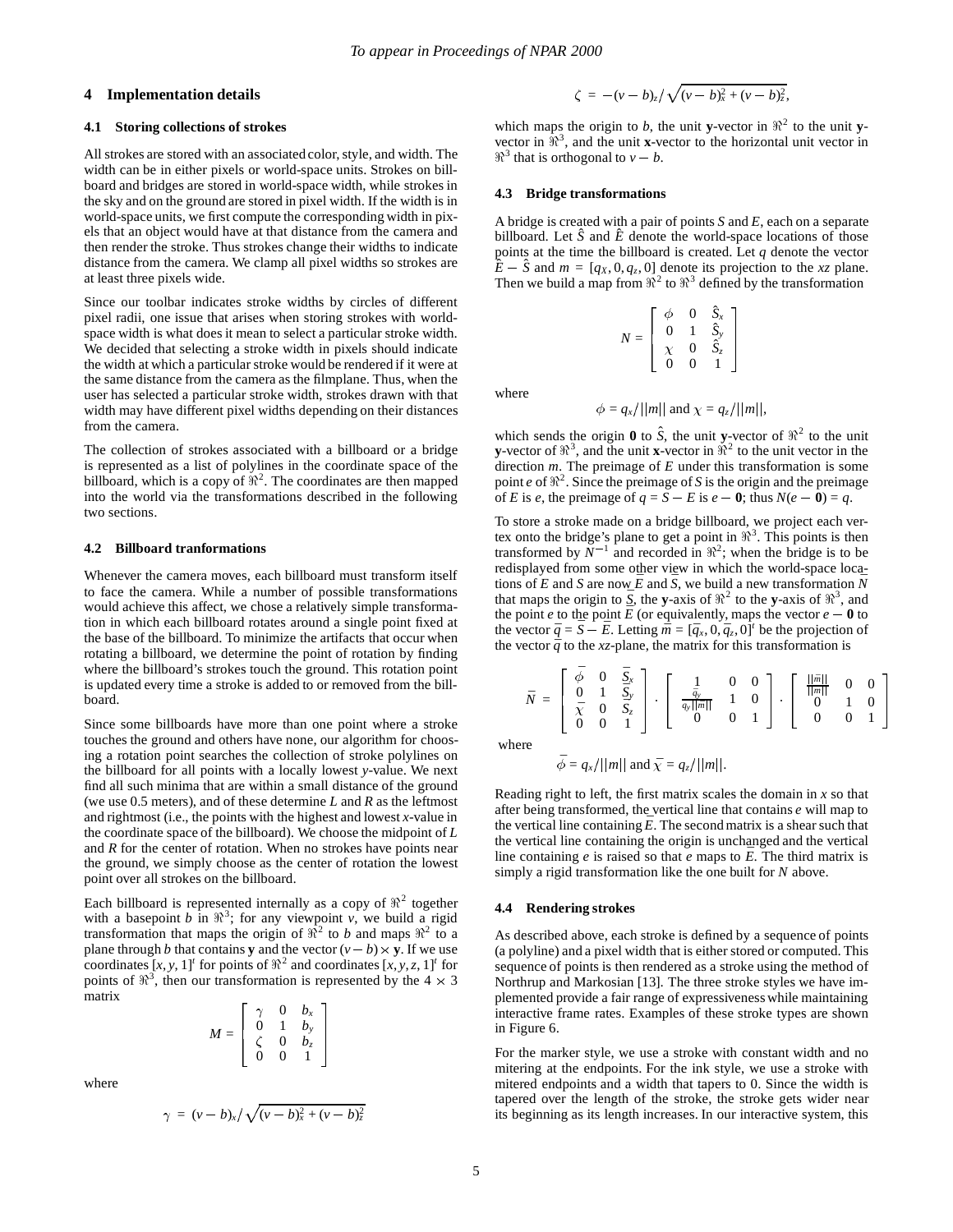gives the effect of ink "bleeding" and spreading outward as the user continues to draw a stroke.

For watercolor strokes, the stroke is drawn with increasing transparency along its length. We linearly fade out the transparency to 0. 5 along the first 20 vertices of the stroke, and draw all subsequent vertices with 0. 5 tranparency. This implementation captures only a tiny fraction of true watercolor behavior (as modeled by Curtis et al. [3]), but is efficient enough for rendering in our real-time system.

Strokes are rendered by first building triangle strips, and then passing them to the rendering pipeline using OpenGL [1]. Since strokes are view-dependent, we cannot just cache them in display lists; they must be rebuilt for each frame. However, the user typically maintains a fixed camera position while drawing an object. To get a higher sampling rate for the input device in this case and improve the interactivity of the system, we we can take advantage of display lists and cache the triangle strips that have already been built.

## **4.5 Terrain**

Terrain-editing strokes must start and end on the ground. Call the starting and ending points *S* and *E*. Just as in the bridge-definition rules in sections 4.3, these two points, together with the **y**-vector, determine a plane in  $\mathbb{R}^3$ , that we call the *projection plane*. The points of the terrain-editing stroke are projected onto this plane (this projection, which is a curve in  $\mathbb{R}^3$ , is called the *silhouette curve*); the shadow of the resulting curve (as cast by a sun directly overhead) is a path on the ground (we call this the *shadow*). Points near the shadow have their elevation altered by a rule: each point *P* near the shadow computes its new height (*y*-value) as a convex combination

$$
(1 - w(d)) P_y + w(d) h
$$

where *d* is the distance from *P* to the projection plane, *h* is the *y*value of the silhouette curve over the nearest point on the projection plane to  $P$ , and  $w(d)$  is a weighting function given by

$$
w(d) = \max\left(0, 1 - \left(\frac{d}{5}\right)^2\right).
$$

This gives a parabolic cross-section of width 10 for a curve drawn over level terrain. Other choices for *w* would yield hills with different shapes that might be more intuitive, but this particular choice gives reasonable results in most cases.

Note that if the silhouette curve bends back on itself (i.e. it defines a silhouette that cannot be modeled using a heightfield), then the variation of height along the shadow will be discontinuous. The resulting terrain then may have unexpected features.

# **5 Limitations and discussion**

Figures 7 and 8 show two scenes created using Harold. Both scenes took under 15 minutes to draw. Figures 9 and 10 show how Harold can be used for conceptual prototyping of outdoor scenes. Figure 11 shows a simple moon scene.

The major problem that arises in trying to reconstruct a 3D scene from 2D input is trying to determine what an object looks like from a new point of view. One can think of billboards as providing a crude solution to this problem – we approximate the appearance of an object from a new viewpoint as its appearance from the initial viewpoint. Thus billboards work well for objects that look approximately the same from all directions, e.g., trees, flowers, telephone poles, and even roughly drawn characters. When this assumption of approximate radial symmetry does not hold, as in the case of a house, say, billboards look odd and visually disturbing.

A different approach may have more success in cases like this. The advantage of a system like Teddy, for example, is that for certain types of objects, Teddy can produce fairly accurate approximations of the objects' appearances from novel viewpoints. Another stategy is to constrain the camera so that the user views objects only from viewpoints from which the system can plausibly reconstruct an object's appearance. This is the approach taken in Tolba, Dorsey, and McMillan's system [18], and one we have incorporated to a certain extent in Harold. This is why in Harold the camera is constrained to stay at a constant height over the ground (with the exception of the optional flying controls); we have made the system's task slightly easier since we don't have to reconstuct the appearances of objects from above or below.

Another drawback of billboards is that they do not maintain a fixed relationship with one another as the camera moves. For example, when two large billboards are close together, they may intersect each other as the viewer moves and the billboards rotate. This can produce surprising visual effects. Our algorithm for choosing the center of rotation partially addresses this problem, as does the use of bridges, but there are some cases that neither approach handles particularly well.

Also, the interface in Harold is more obviously modal than systems like Sketch or Teddy. It is not clear whether this is a drawback or not. The notion that modes are "suggestive" rather than rigid may be somewhat awkward to some users as well: one can be in billboard mode and still perform operations that are not related to billboards, such as drawing on the sky.

## **6 Future work**

An obvious direction for future work is to incorporate more techniques from other systems such as Sketch or Teddy, or our 3D curve system. It is not clear how to do this in many cases, and it is clearly a nontrivial task. However, such a system could potentially be a very powerful modeling tool for creating visually rich 3D environments.

Although we have three types of brushes, it is clear that a richer mechanism for creating drawings would be useful. All of the features of ordinary paint programs could conceivably be incorporated, although certain issues arise in the context of our system that do not arise in 2D paint programs. For example, flood-filling a collection of strokes on a billboard is not as simple as flood-filling a region of a 2D image because there may be gaps between strokes that are not visible if the billboard is sufficiently far away. A naive flood fill would then unexpectedly flow outside of the intended area. These are interesting problems to investigate.

Other directions we are exploring include extending the drawing metaphor to allow the user to "draw" animations, such as a river that appears to be flowing or rain that appears to be falling. It is conceivable that somehow we could take this even further and allow the user to "draw" simple behaviors, thereby creating interactive 3D environments.

Finally, there are many possible extensions to the rendering system, such as adding automatic level-of-detail for strokes that are far away, improvements to the overall efficiency of the system, and incorporating other non-photoreaslistic rendering styles such as those described in [12].

## **7 Acknowledgements**

Thanks to the artists and art students who used Harold and gave us feedback, especially Michael Legrand and Noah Raford. Thanks also to Lee Markosian and J.D. Northrup for providing the stroke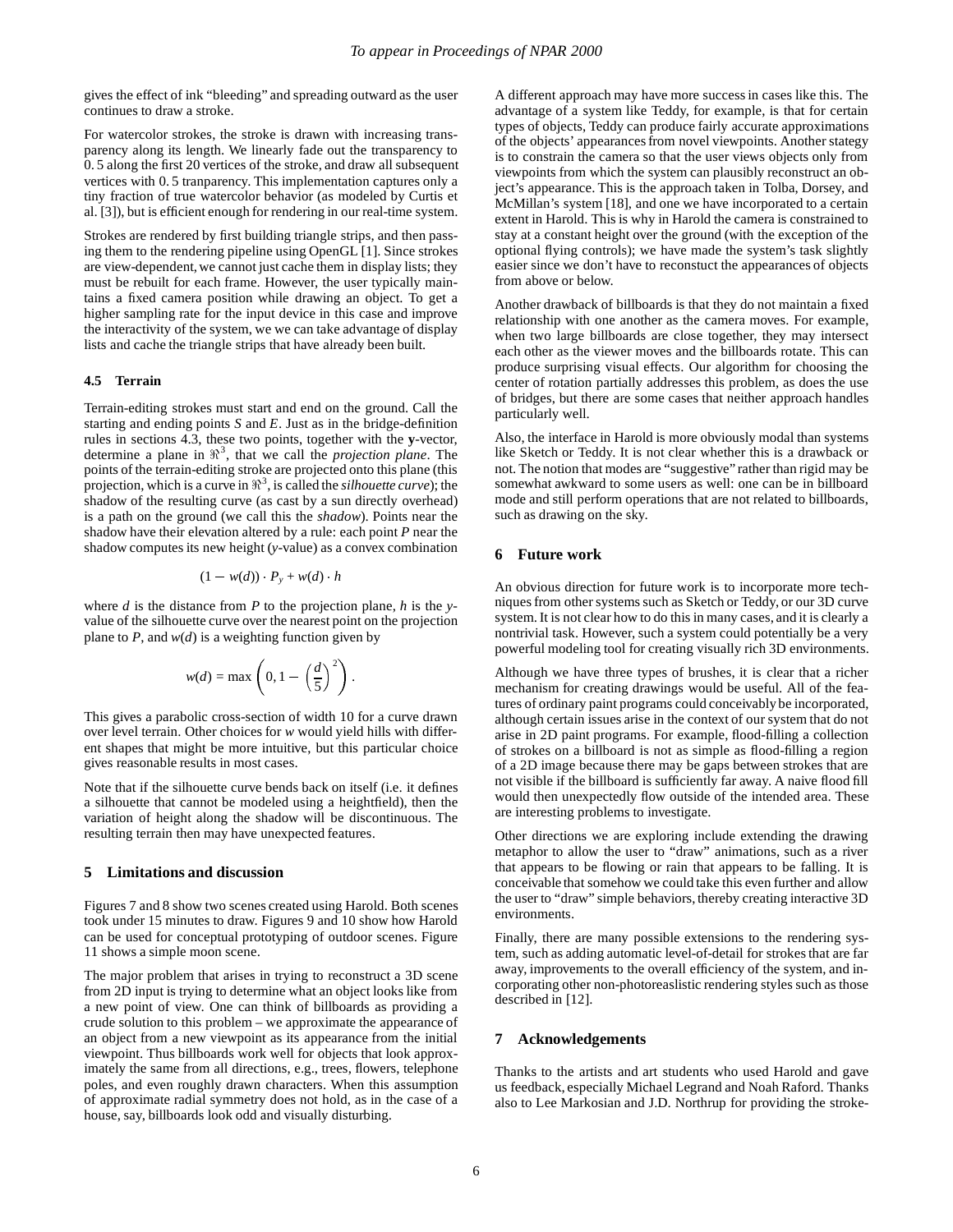based rendering system. Finally, thanks to the entire graphics group for their support. This work is supported in part by the NSF STC for Computer Graphics and Scientific Visualization, Adobe, Advanced Network and Services, Alias/Wavefront, Department of Energy, IBM, Intel, Microsoft, National Tele-Immersion Initiative, Sun Microsystems, and TACO.

## **References**

- [1] "OpenGL Architecture Review Board". *OpenGL Reference Manual, 2nd Edition*. Addison-Wesley Developer's Press, 1996.
- [2] Jonathan M. Cohen, Lee Markosian, Robert C. Zeleznik, John F. Hughes, and Ronen Barzel. An interface for sketching 3d curves. In *1999 Symposium on Interactive 3D Graphics*, pages 17–21. ACM SIGGRAPH, April 1999.
- [3] Cassidy J. Curtis, Sean E. Anderson, Joshua E. Seims, Kurt W. Fleischer, and David H. Salesin. Computer-generated watercolor. In *SIGGRAPH 97 Conference Proceedings*, pages 421-430. ACM SIGGRAPH, August 1997.
- [4] Amy Gooch, Bruce Gooch, Peter Shirley, and Elaine Cohen. A non-photorealistic lighting model for automatic technical illustration. In Michael Cohen, editor, *SIGGRAPH 98 Conference Proceedings*, pages 447–452. ACM SIGGRAPH, July 1998.
- [5] Craig Hickman. Kid pix: The early years. http://pixelpoppin.com/kidpix/KPHistory/.
- [6] Youichi Horry, Ken ichi Anjyo, and Kiyoshi Arai. Tour into the picture: Using a spidery mesh interface to make animation from a single image. In *SIGGRAPH 97 Conference Proceedings*, pages 225–232. ACM SIGGRAPH, August 1997.
- [7] Siu Chi Hsu and Irene H. Lee. Drawing and animation using skeletal strokes. In *SIGGRAPH 94 Conference Proceedings*, pages 109–118. ACM SIGGRAPH, July 1994.
- [8] Siu Chi Hsu, Irene H. Lee, and N. E. Wisema. Skeletal strokes. In *Proceedings of UIST 93*, pages 197–206. ACM SIGCHI, November 1993.
- [9] Takeo Igarashi, Reiko Kadobayahi, Kenji Mase, and Hiehiko Tanaka. Path drawing for 3d walkthrough. In *Proceedings of UIST 98*. ACM SIGCHI, November 1998.
- [10] Takeo Igarashi, Satoshi Matsuoka, and Hidehiko Tanaka. Teddy: A sketching interface for 3d freeform design. In *SIG-GRAPH 99 Conference Proceedings*, pages 409–416. ACM SIGGRAPH, August 1999.
- [11] Crockett Johnson. *Harold and the Purple Crayon*. Harper-Collins Juvenile Books, 1977.
- [12] Michael A. Kowalski, Lee Markosian, J.D. Northrup, Lubomir Bourdev, Ronen Barzel, Loring S. Holden, and John F. Hughes. Art-based rendering of fur, grass, and trees. In *SIGGRAPH 99 Conference Proceedings*, pages 433–438. ACM SIGGRAPH, August 1999.
- [13] J. D. Northrup and Lee Markosian. Artistic silhouettes: A hybrid approach. In *Non-photorealistic Animation and Rendering*. ACM SIGGRAPH, June 2000.
- [14] Quantel. Quantel paint box. http://www.quantel.com.
- [15] Paul Rademacher. View-dependent geometry. In *SIG-GRAPH 99 Conference Proceedings*, pages 439–446. ACM SIGGRAPH, August 1999.
- [16] Alvy Ray Smith. Varieties of digital painting. ftp://ftp.alvyray.com/PstScrpt/8 Paint.ps, 1995.
- [17] Id Software. Doom. Computer game, 1993.
- [18] Osama Tolba, Julie Dorsey, and Leonard McMillan. Sketching with projective 2d strokes. In *Proceedings of UIST 99*. ACM SIGCHI, November 1999.
- [19] Robert C. Zeleznik, Kenneth P. Herndon, and John F. Hughes. SKETCH: An interface for sketching 3D scenes. In *SIG-GRAPH 96 Conference Proceedings*, pages 163–170. ACM SIGGRAPH, August 1996.